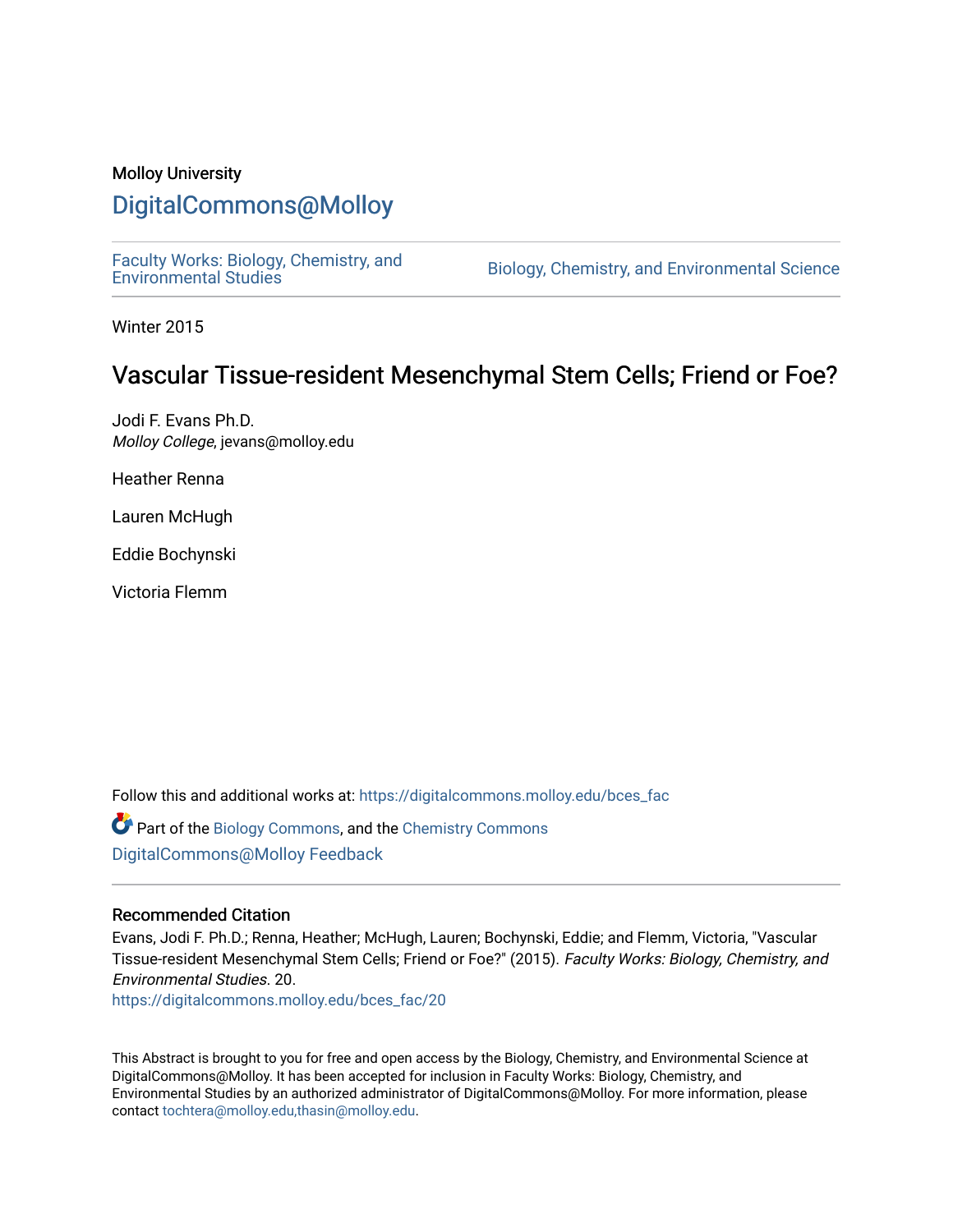

# 47th Annual MACUB Conference **Molloy College** Rockville Centre, New York November 1, 2014

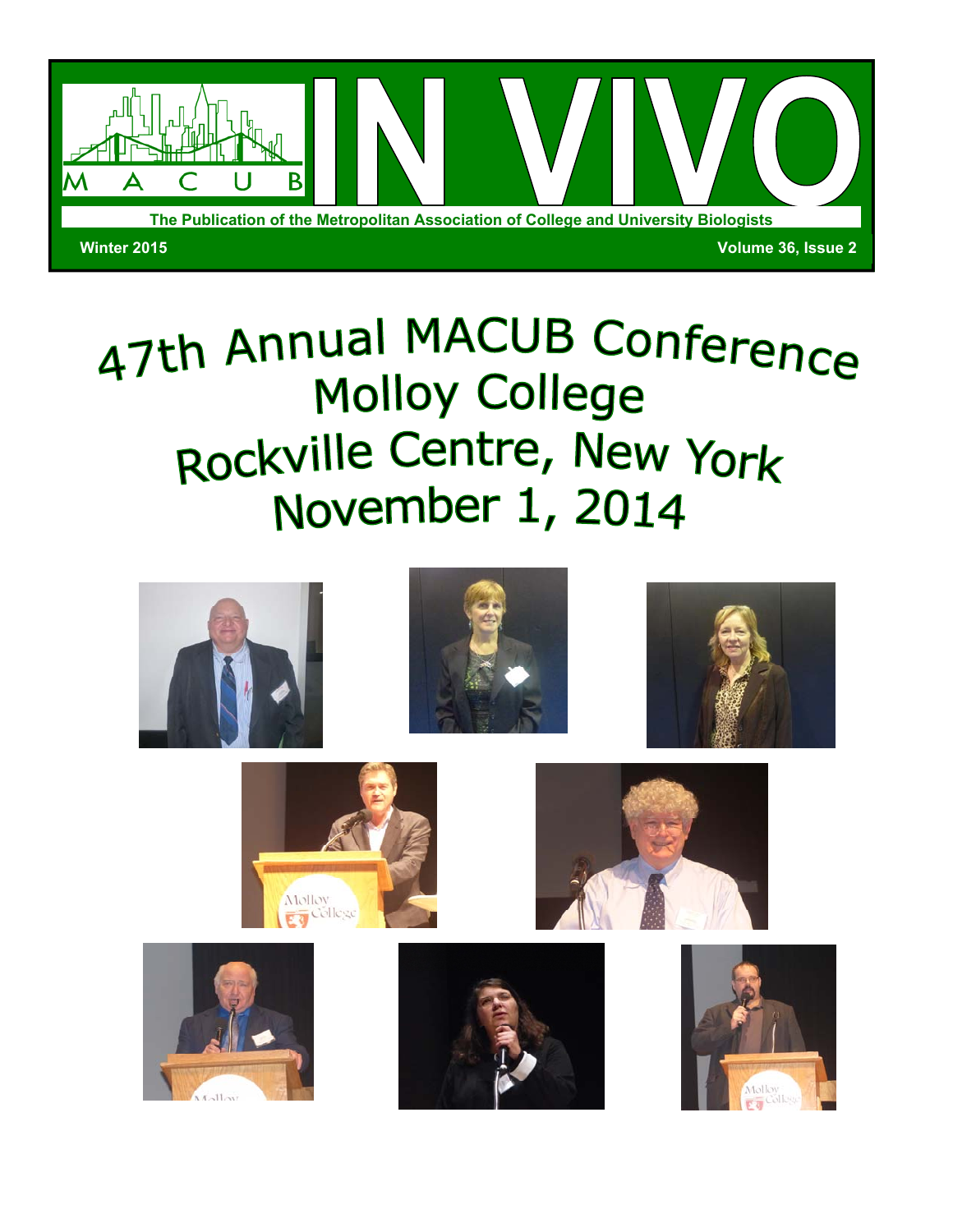#### **The Metropolitan Association of College & University Biologists Serving the Metropolitan New York Area for 48 Years**

**MACUB 2014-2015 EXECUTIVE BOARD MEMBERS**

> **PRESIDENT Dr. Kathleen Nolan Saint Francis College**

**VICE-PRESIDENT Dr. Dirk Vanderklein Montclair State University** 

**TREASURER Dr. Margaret Carroll Medgar Evers College** 

**CORRESPONDING SECRETARY Dr. Paul Russo Bloomfield College** 

**RECORDING SECRETARY Dr. Carol Biermann Kingsborough Community College** 

**MEMBERS-AT-LARGE Dr. Tin Chun Chu Seton Hall University Dr. Fernando Nieto SUNY College at Old Westbury Dr. Christopher Corbo Wagner College Dr. Donald Stearns Wagner College** 

**2015 CONFERENCE CHAIRS Dr. Dirk Vanderklein and Dr. Quinn C. Vega Montclair State University** 

**2014 CONFERENCE CHAIR Dr. Pamela Monaco Molloy College** 

*IN VIVO EDITOR*  **Dr. Edward Catapane Medgar Evers College** 

**AWARDS CHAIR Dr. Anthony DePass Long Island University** 

**ARCHIVIST Dr. Kumkum Prabhakar Nassau Community College** 

**PAST PRESIDENT Prof. Gary Sarinsky Kingsborough Community College** 

**TREASURER EMERITUS Dr. Gerhard Spory Farmingdale State University** 

**Winter 2015** *In Vivo***, Vol 36(2): page 35 MEMBER-AT-LARGE EMERITUS Dr. Michael Palladino Monmouth University**

#### **Instructions for Authors**

*IN VIVO* is published three times yearly during the Fall, Winter, and Spring. Original research articles in the field of biology in addition to original articles of general interest to faculty and students may be submitted to the editor to be considered for publication. Manuscripts can be in the form of a) full length manuscripts, b) mini-reviews or c) short communications of particularly significant and timely information. Manuscripts will be evaluated by two reviewers.

 Articles can be submitted electronically to *invivo@mec.cuny.edu* or mailed as a printed copy (preferably with a diskette that contains the file) to the Editorial Board at Medgar Evers College. All submissions should be formatted double spaced with 1 inch margins. The title of the article, the full names of each author, their academic affiliations and addresses, and the name of the person to whom correspondence should be sent must be given. As a rule, full length articles should include a brief abstract and be divided into the following sections: introduction, materials and methods, results, discussion, acknowledgments and references. Reviews and short communications can be arranged differently. References should be identified in the text by using numerical superscripts in consecutive order. In the reference section, references should be arranged in the order that they appeared in the text using the following format: last name, initials., year of publication. title of article, journal volume number: page numbers. (eg. - <sup>1</sup>Hassan, M. and V. Herbert, 2000. Colon Cancer. *In Vivo* **32:** 3 - 8). For books the order should be last name, initial, year of publication, title of book in italics, publisher and city, and page number referred to. (eg. - Prosser, C.L., 1973. *Comparative Animal Physiology*, Saunders Co., Philadelphia, p 59.). Abbreviations and technical jargon should be avoided. Tables and figures should be submitted on separate pages with the desired locations in the text indicated in the margins.

#### **IN VIVO Editorial Board**

**Editor: Dr. Edward J. Catapane, Medgar Evers College** 

**Associate Editors: Dr. Ann Brown, Dr. Margaret A. Carroll, Medgar Evers College**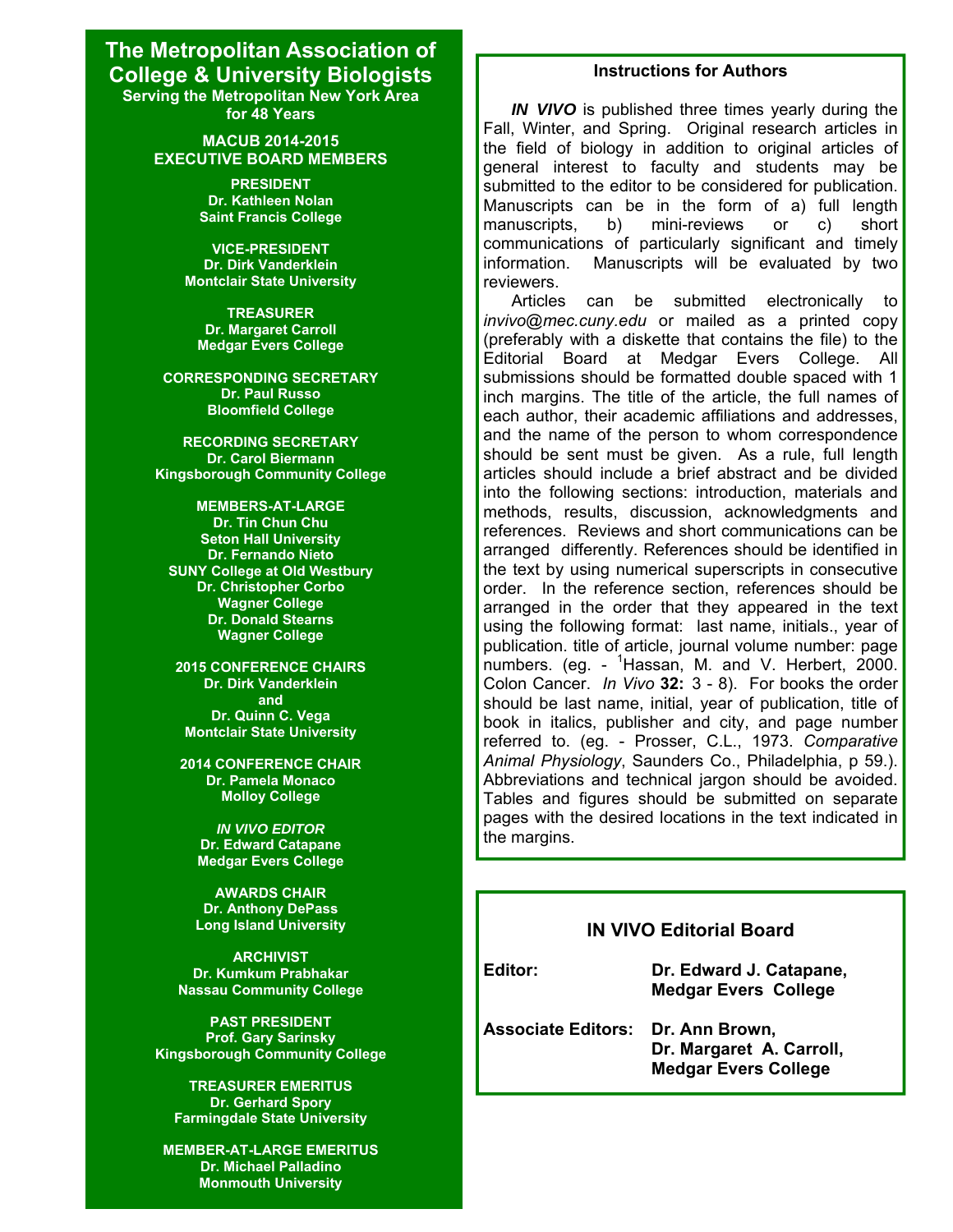## **In This Issue:**

| MACUB 2014-2015 Executive Board                                                                                  | inside cover      |
|------------------------------------------------------------------------------------------------------------------|-------------------|
| <b>Instruction for Authors</b>                                                                                   | inside cover      |
|                                                                                                                  |                   |
| <b>Student Perceptions of Anatomical Case Studies in</b><br><b>Clinically-Based Programs by Patrick R. Field</b> | 37 <sup>°</sup>   |
|                                                                                                                  |                   |
| <b>MACUB 2014 Conference Poster Presentation Award Winners</b>                                                   | 44                |
| <b>MACUB 2014 Conference Highlights</b>                                                                          | 51                |
|                                                                                                                  |                   |
| <b>MACUB 2014 Conference Poster Abstracts</b>                                                                    | 54                |
| <b>MACUB 2014 Conference Member Presentations</b>                                                                | 103               |
|                                                                                                                  |                   |
| <b>Affiliate Members</b>                                                                                         | inside back cover |

# **Save the Date**

**The 2015 MACUB Conference will be at** 

**Montclair State College, Montclair, NJ** 

# **Nov. 7, 2015**